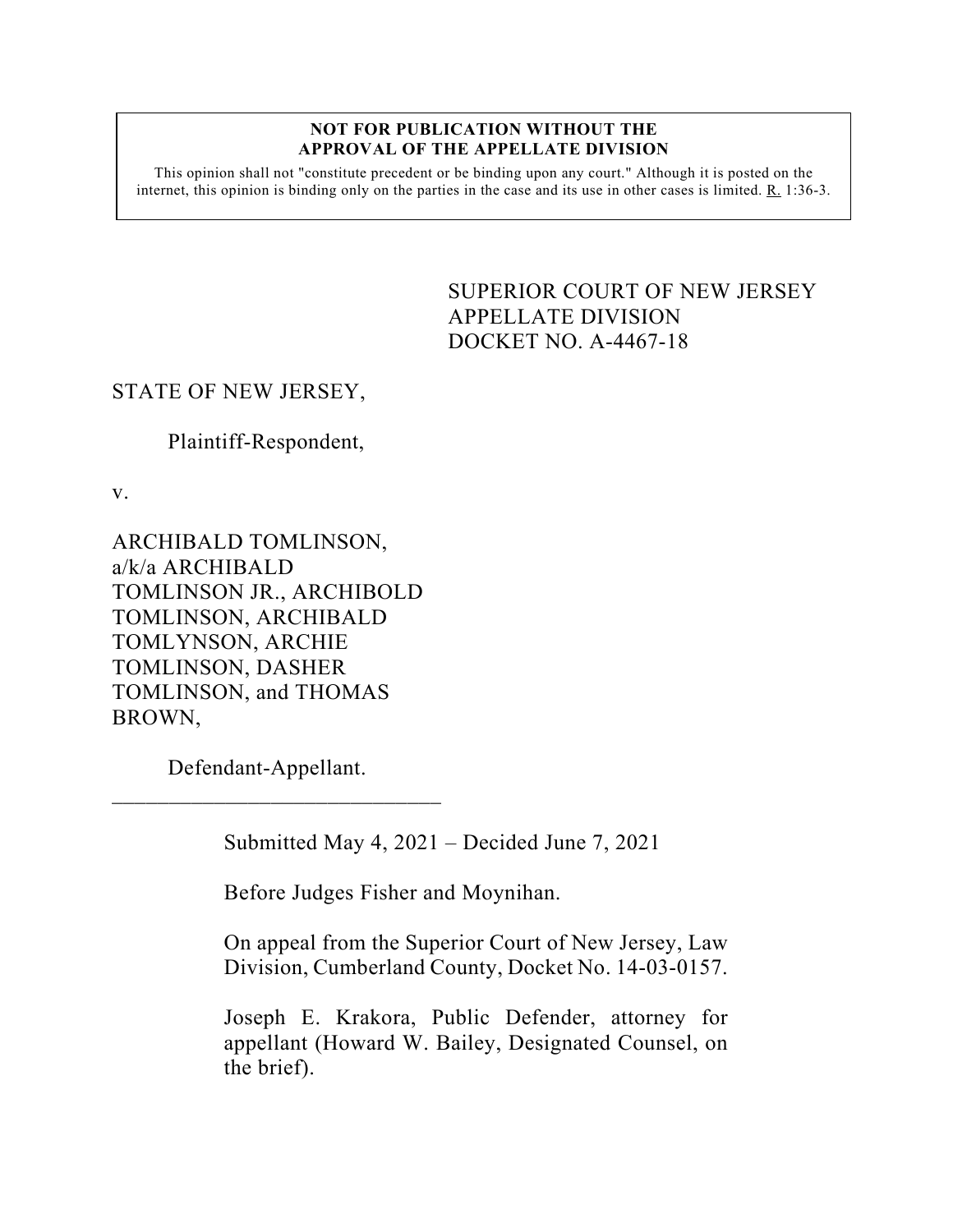Jennifer Webb-McRae, Cumberland County Prosecutor, attorney for respondent (Andre R. Araujo, Assistant Prosecutor, of counsel and on the brief).

## PER CURIAM

Indicted in five sequentially-numbered counts for first-degree robbery, N.J.S.A. 2C:15-1; second-degree conspiracy to commit robbery, N.J.S.A. 2C:5- 2 and 2C:15-1; second-degree possession of a weapon for an unlawful purpose, N.J.S.A. 2C:39-4(a); fourth-degree aggravated assault, N.J.S.A. 2C:12-1(b)(4); and first-degree attempted murder, N.J.S.A. 2C:5-1 and 2C:11-3(a)(1), defendant Archibald Tomlinson pleaded guilty to first-degree robbery of a store in Vineland during which he brandished a revolver. He forwent a direct appeal but filed a petition for post-conviction relief (PCR). He appeals from the denial of that PCR petition arguing:

> THE [PCR] COURT ERRED IN DENYING . . . DEFENDANT'S PETITION FOR [PCR] WITHOUT AFFORDING HIM AN EVIDENTIARY HEARING TO FULLY ADDRESS HIS CONTENTION THAT HE FAILED TO RECEIVE ADEQUATE LEGAL REPRESENTATION FROM TRIAL COUNSEL.

> > A. THE PREVAILING LEGAL PRINCIPLES REGARDING CLAIMS OF INEFFECTIVE ASSISTANCE OF COUNSEL, EVIDENTIARY HEARINGS, AND PETITIONS FOR [PCR].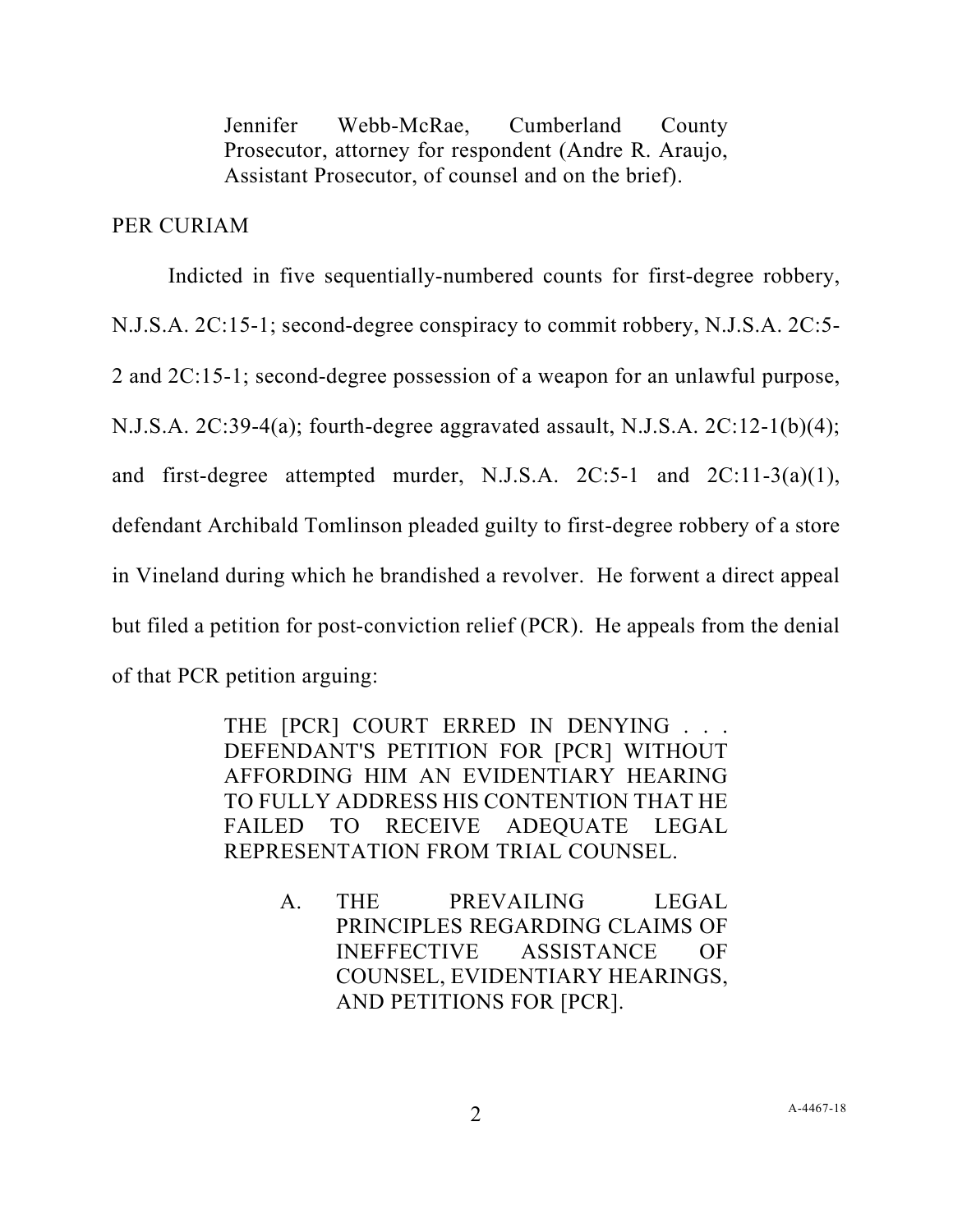B. DEFENDANT RECEIVED INEFFECTIVE ASSISTANCE OF COUNSEL WHEN HIS ATTORNEY FAILED TO INVESTIGATE THE CASE, DEVELOP A DEFENSE STRATEGY, AND FAILED TO MEANINGFULLY COMMUNICATE WITH DEFENDANT BY MEETING WITH HIM AT THE JAIL.

Reviewing the factual inferences drawn by the PCR judge and his legal conclusions de novo because he did not conduct an evidentiary hearing, State v. Blake, 444 N.J. Super. 285, 294 (App. Div. 2016), and considering "the facts in the light most favorable to . . . defendant," State v. Preciose, 129 N.J. 451, 463 (1992), we affirm because defendant did not establish a prima facie case of ineffective assistance of counsel under the test set forth in Strickland v. Washington, 466 U.S. 668 ([1](#page-2-0)984),<sup>1</sup> to warrant an evidentiary hearing, see Preciose, 129 N.J. at 462-63; see also R. 3:22-10(b).

<span id="page-2-0"></span><sup>&</sup>lt;sup>1</sup> To establish a claim of ineffective assistance of counsel, a defendant must satisfy the two-part Strickland test: (1) "counsel made errors so serious that counsel was not functioning as the 'counsel' guaranteed the defendant by the Sixth Amendment[,]" and (2) "the deficient performance prejudiced the defense." 466 U.S. at 687; accord State v. Fritz, 105 N.J. 42, 58 (1987). A defendant who has entered a guilty plea must satisfy the second prong by establishing "a reasonable probability that" the defendant "would not have pled guilty" but for counsel's errors. State v. Gaitan, 209 N.J. 339, 351 (2012) (quoting State v. Nuñez-Valdéz, 200 N.J. 129, 139 (2009)).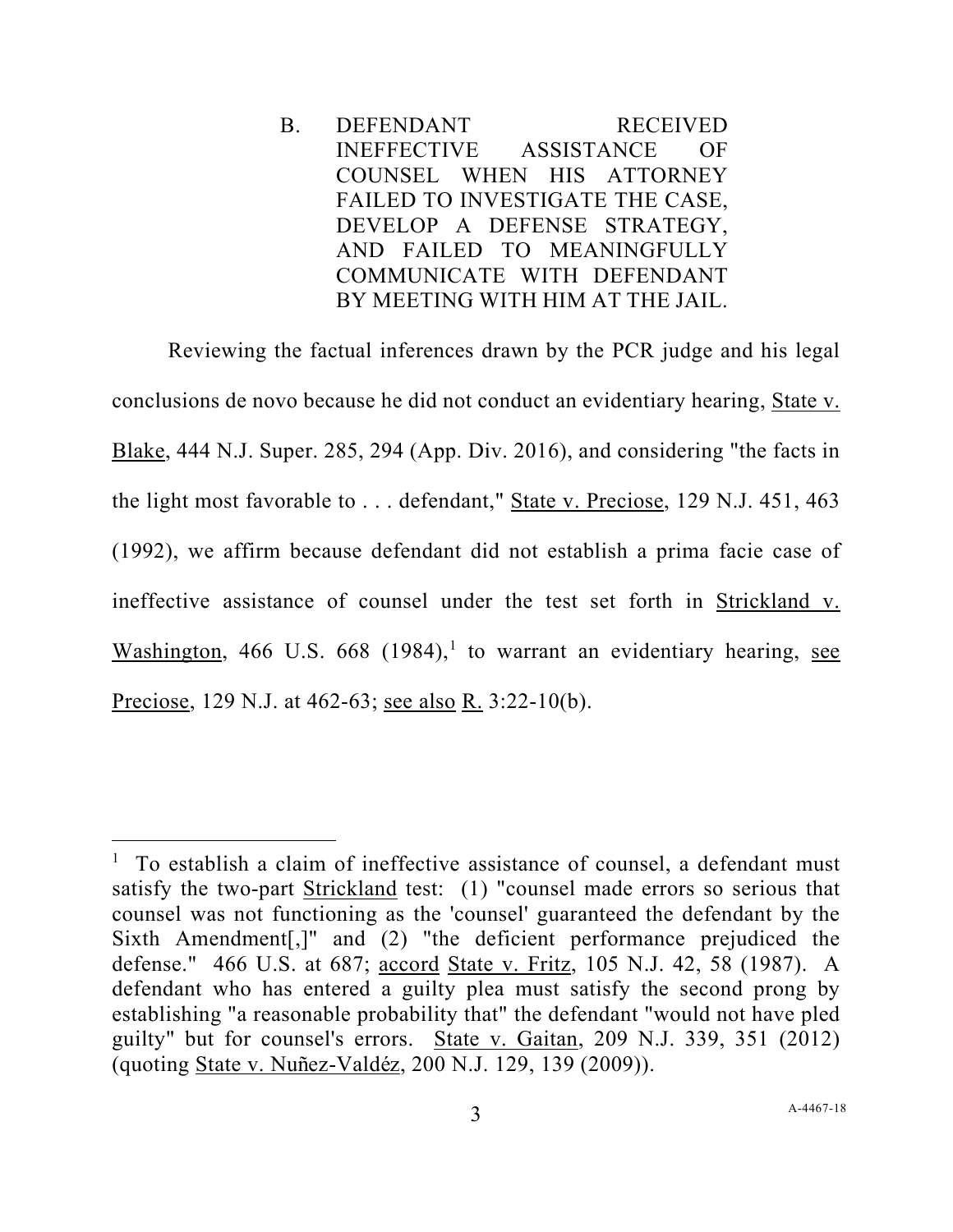Defendant claims his trial counsel failed to (1) "meet with him to discuss the case," visiting him just once; (2) "investigate the improprieties of" a detective he alleges "was corrupt and had fabricated evidence"; and (3) "develop a defense strategy as the trial approached." He avers counsel's lack of preparation caused him to "believe[] he could not proceed to trial" because he "had no confidence that trial counsel would provide him with a meaningful defense after never investigating a detective's background and explaining what would take place at a trial." He claims he would have proceeded to trial if "trial counsel properly prepared for trial and communicated what defense strategies were going to be employed."

We note defendant swore under oath during the plea colloquy that trial counsel had answered all his questions and he was satisfied with counsel's representation. "Defendant may not create a genuine issue of fact, warranting an evidentiary hearing, by contradicting his prior statements without explanation." Blake, 444 N.J. Super. at 299.

Moreover, defendant has not proffered "specific facts and evidence supporting his allegations." State v. Porter, 216 N.J. 343, 355 (2013). He has not divulged what defense counsel failed to discuss or what defense strategies counsel should have employed at trial. Nor did he explain how any discussions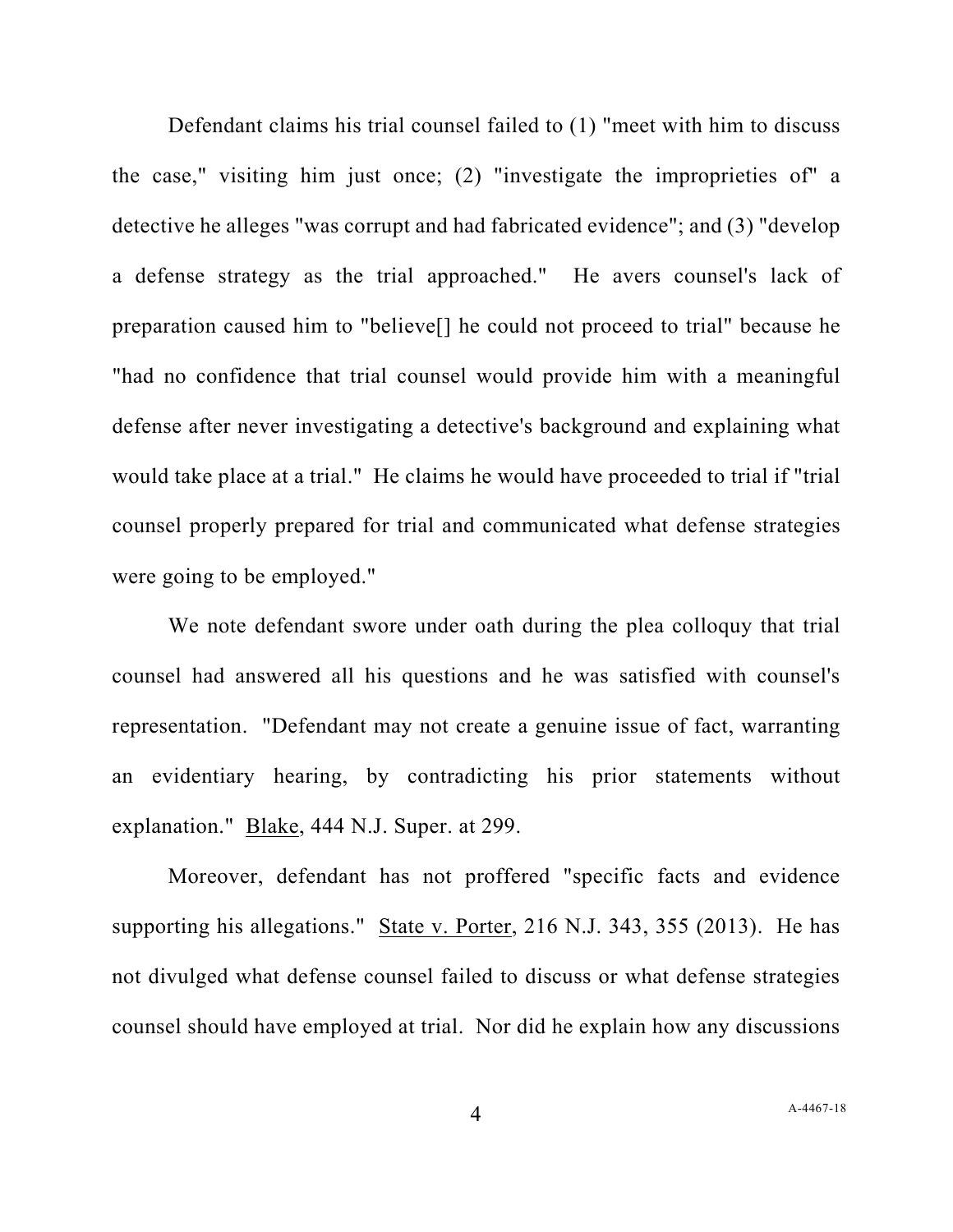or strategy would have impacted the outcome of the trial or his decision to forgo trial and plead guilty, satisfying the second Strickland-Fritz prong.

Likewise, if a defendant claims trial counsel "inadequately investigated his case, he must assert the facts that an investigation would have revealed, supported by affidavits or certifications based upon the personal knowledge of the affiant or the person making the certification." State v. Cummings, 321 N.J. Super. 154, 170 (App. Div. 1999) (citing R. 1:6-6). Again, "bald assertions" of deficient performance are insufficient to support a PCR application. Ibid.; see also Porter, 216 N.J. at 355. In other words, a defendant must identify what the investigation would have revealed and demonstrate the way the evidence probably would have changed the result. Fritz, 105 N.J. at 64-65 (citations omitted). Defendant has made nothing more than a bald, non-specific assertion as to what an investigation of the detective would have revealed. Plainly, he has not performed the investigation he complains his counsel neglected.

Defendant argues his PCR "counsel should at least have been provided with the opportunity[] to present evidence at an evidentiary hearing." "[I]n order to establish a prima facie claim [to warrant an evidentiary hearing], a petitioner must do more than make bald assertions that he was denied the effective assistance of counsel." Cummings, 321 N.J. Super. at 170. Defendant failed to